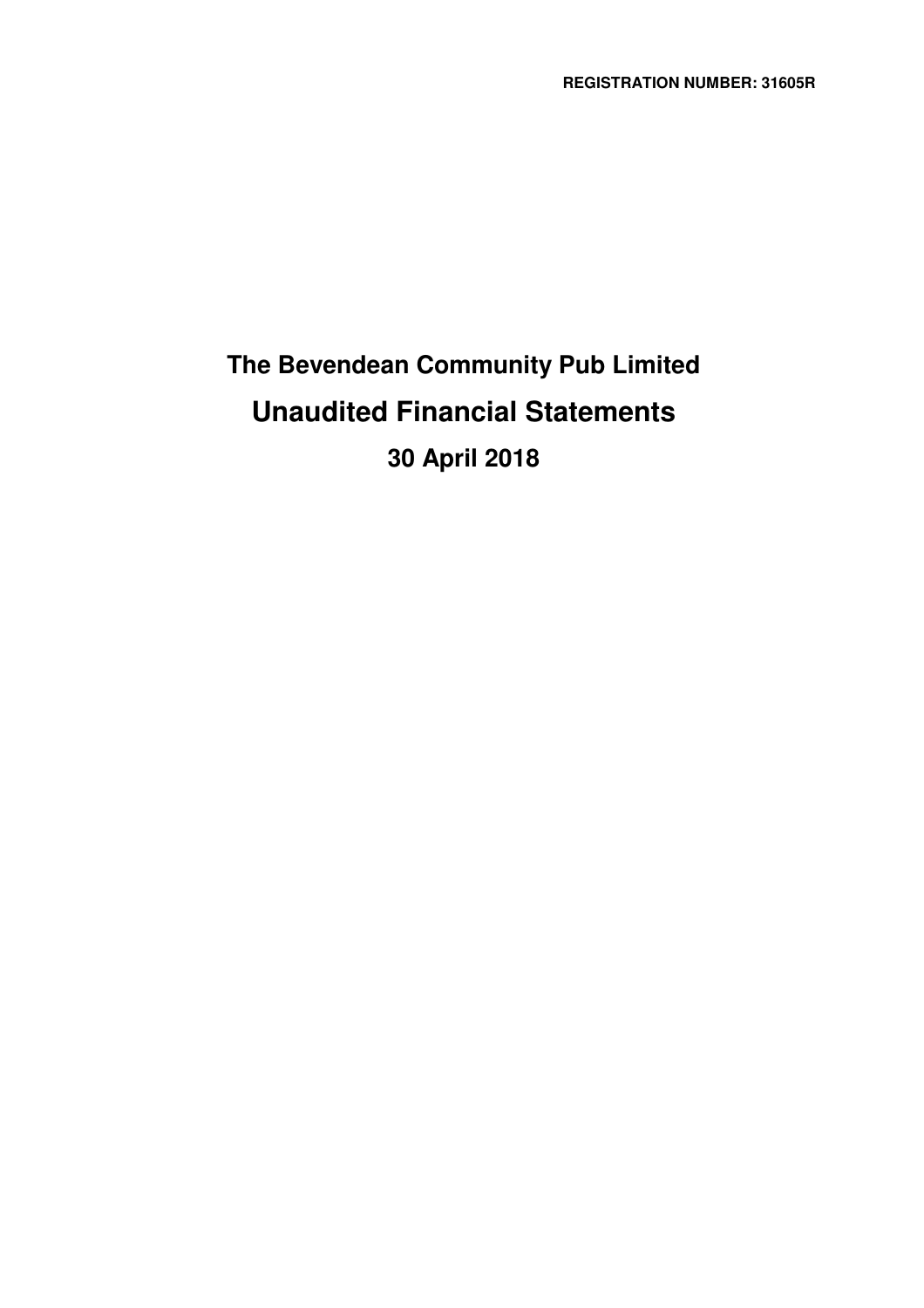## **Financial Statements**

## **Year ended 30 April 2018**

| <b>Contents</b>                                                  | Page         |
|------------------------------------------------------------------|--------------|
| Management committee report                                      |              |
| Independent accountant's report to the society                   | $\mathbf{2}$ |
| Income statement                                                 | 3            |
| Statement of financial position                                  | 4            |
| Notes to the financial statements                                | 6            |
| The following pages do not form part of the financial statements |              |
| Detailed income statement                                        | 11           |
| Notes to the detailed income statement                           | 12           |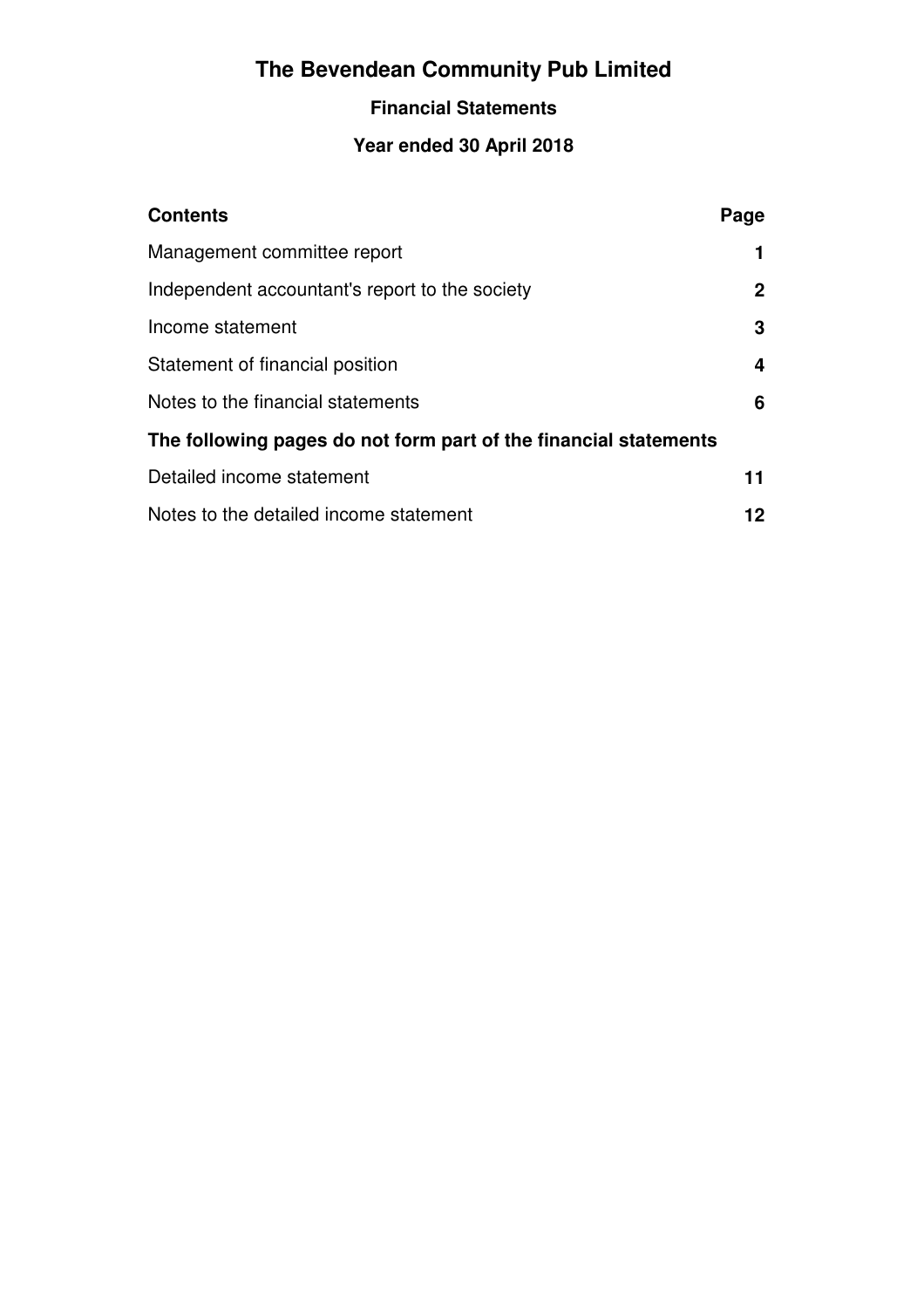### **Management Committee Report**

## **Year ended 30 April 2018**

The members present their report and the unaudited financial statements of the society for the year ended 30 April 2018.

#### **Management Committee**

The members who served on the management committee during the year were as follows:

Mr W Carter (Chair) Mrs C Llewellyn (Secretary) Mr R Thust (Treasurer) Mrs M Guyatt Mrs J Hawke Mrs L MacMillan Mr P Hartley (resigned post year end)

This report was approved by the management committee on .............................. and signed on behalf of the board by:

Mr W Carter **Mr W Carter Chair**<br>Chair **Mr R Thust** Chair

Treasurer

Mrs C Llewellyn **Secretary** 

Registered office: 103 Bevendean Crescent Brighton East Sussex BN2 4RE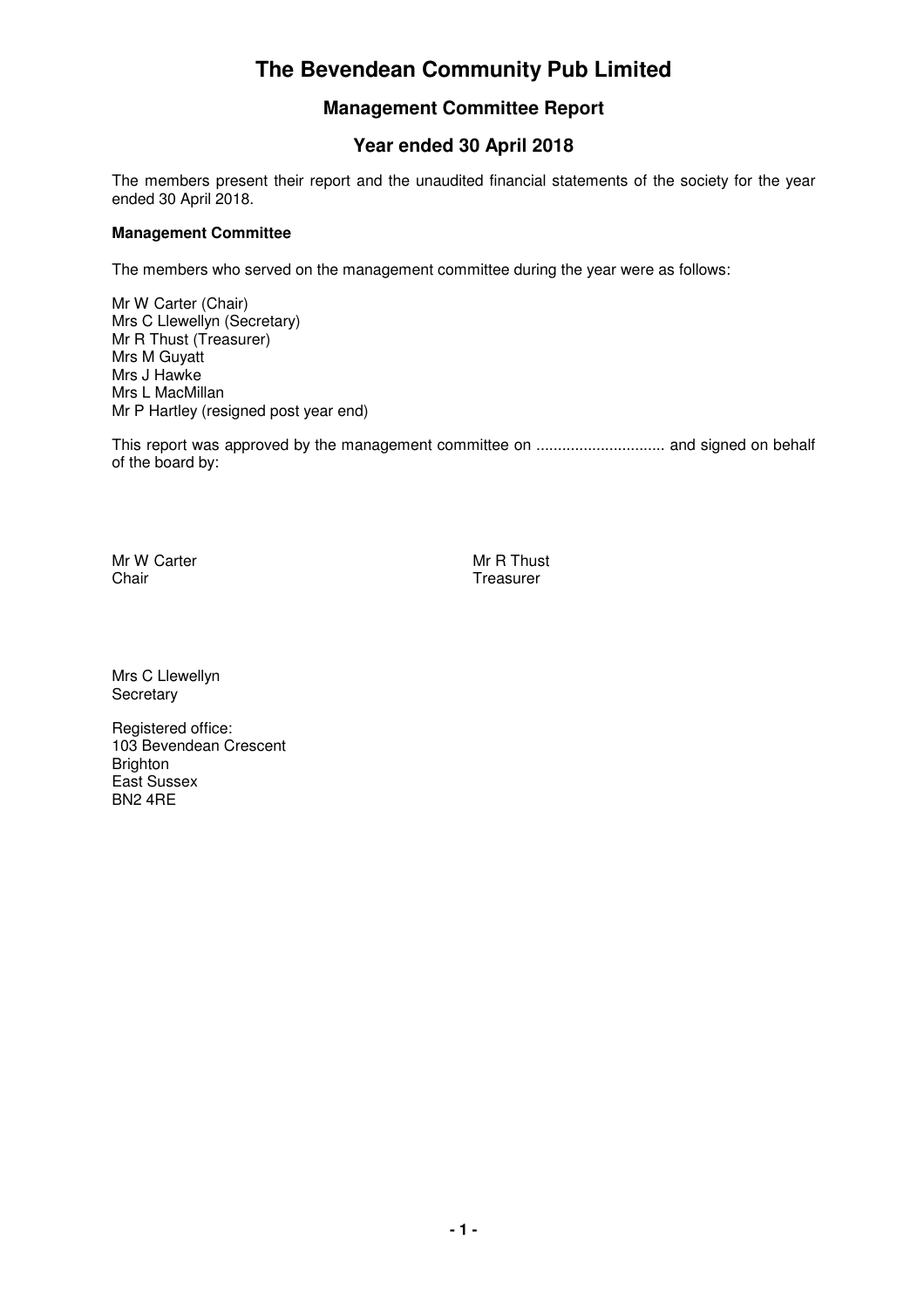### **Independent Accountant's Report to The Bevendean Community Pub Limited**

### **Year ended 30 April 2018**

We report on the financial statements of the society for the year ended 30 April 2018 which comprise the income statement, statement of financial position and the related notes.

Our work has been undertaken so that we might state to the society those matters we are required to state to it in an accountant's report and for no other purpose. To the fullest extent permitted by law, we do not accept or assume responsibility to anyone other than the society for our audit work, for this report, or for the opinions we have formed.

#### **Respective responsibilities of the management committee and independent accountant**

The management committee is responsible for the preparation of the financial statements and they consider that an audit is not required for this year and that an independent accountant's report is needed.

It is our responsibility to carry out procedures designed to enable us to report our opinion.

#### **Basis for opinion**

Our work was conducted in accordance with the Statement of Standards for Reporting Accountants. Our procedures included a review of the accounting records kept by the society and a comparison of the financial statements presented with those records. It also included consideration of any unusual items or disclosures in the financial statements, and seeking explanations from the management committee concerning any such matters. The procedures undertaken do not provide all the evidence that would be required for an audit, and consequently we do not express an audit opinion on the view given by the financial statements.

#### **Opinion**

In our opinion:

- a) the financial statements are in agreement with the accounting records kept by the society under section 75 of the Co-operative and Community Benefit Societies Act 2014.
- b) having regard only to, and on the basis of, the information contained in those accounting records, the financial statements comply with the requirements of the Co-operative and Community Benefit Societies Act 2014.
- c) for the preceding year of account, the financial criteria for the exercise of the power conferred by section 84 were met in relation to the year.

DAVID CADWALLADER & CO LIMITED Chartered Certified Accountant

Suite 3 Bignell Park Barns **Chesterton** Nr Bicester Oxon OX26 1TD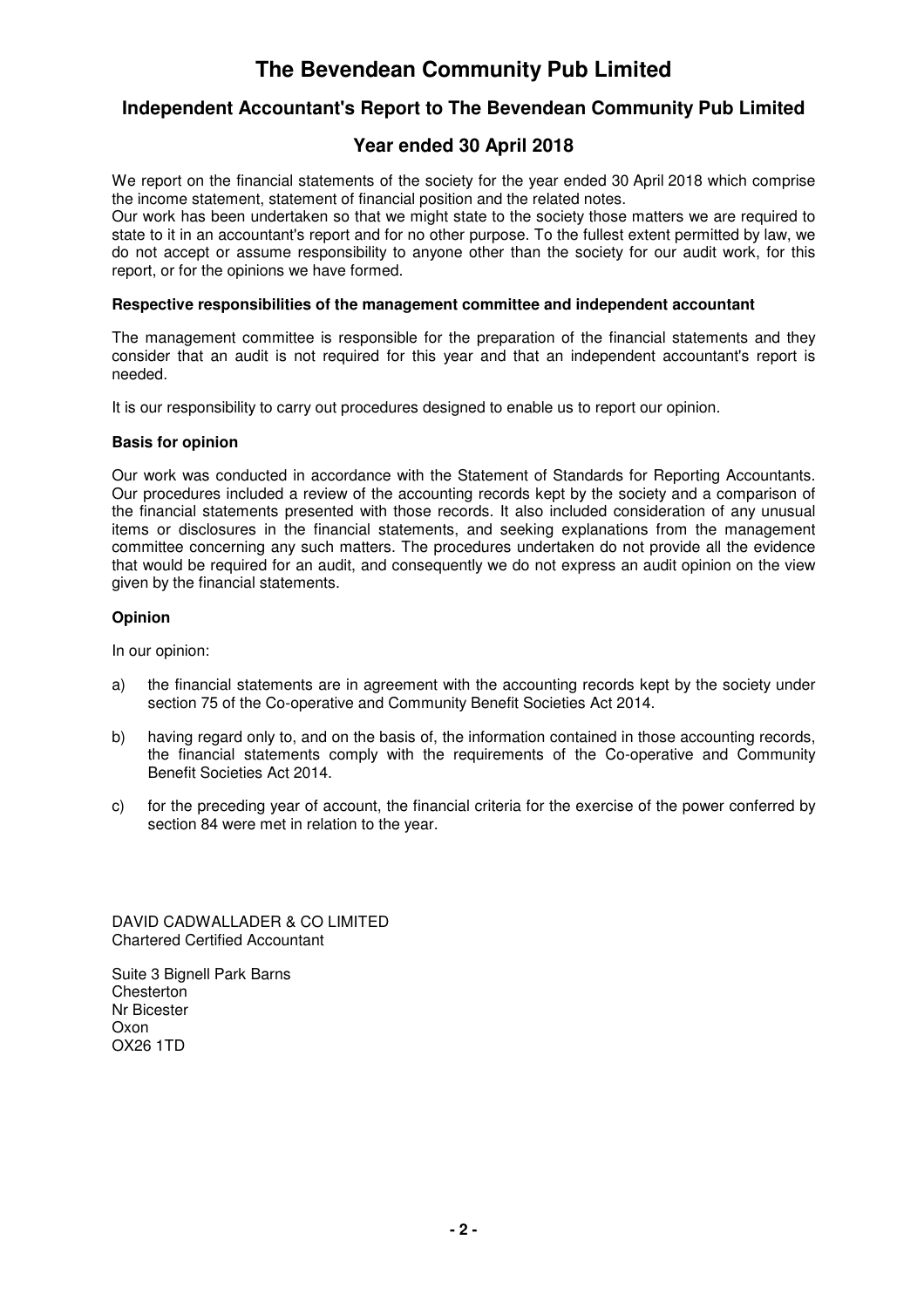### **Income Statement**

### **Year ended 30 April 2018**

|                                                                                       | <b>Note</b> | 2018<br>£        | 2017<br>£         |
|---------------------------------------------------------------------------------------|-------------|------------------|-------------------|
| <b>Turnover</b>                                                                       |             | 304,414          | 262,538           |
| Cost of sales                                                                         |             | 125,738          | 117,254           |
| <b>Gross profit</b>                                                                   |             | 178,676          | 145,284           |
| Administrative expenses<br>Other operating income                                     |             | 193,570<br>3,557 | 167,084<br>41,729 |
| <b>Operating (loss)/profit</b>                                                        |             | (11, 337)        | 19,929            |
| Other interest receivable and similar income<br>Interest payable and similar expenses |             | 17<br>12         | 117<br>213        |
| (Loss)/profit before taxation                                                         | 4           | (11, 332)        | 19,833            |
| Tax on (loss)/profit                                                                  |             |                  |                   |
| (Loss)/profit for the financial year                                                  |             | (11,332)         | 19,833            |

The society has no other recognised items of income and expenses other than the results for the year as set out above.

**The notes on pages 6 to 9 form part of these financial statements.**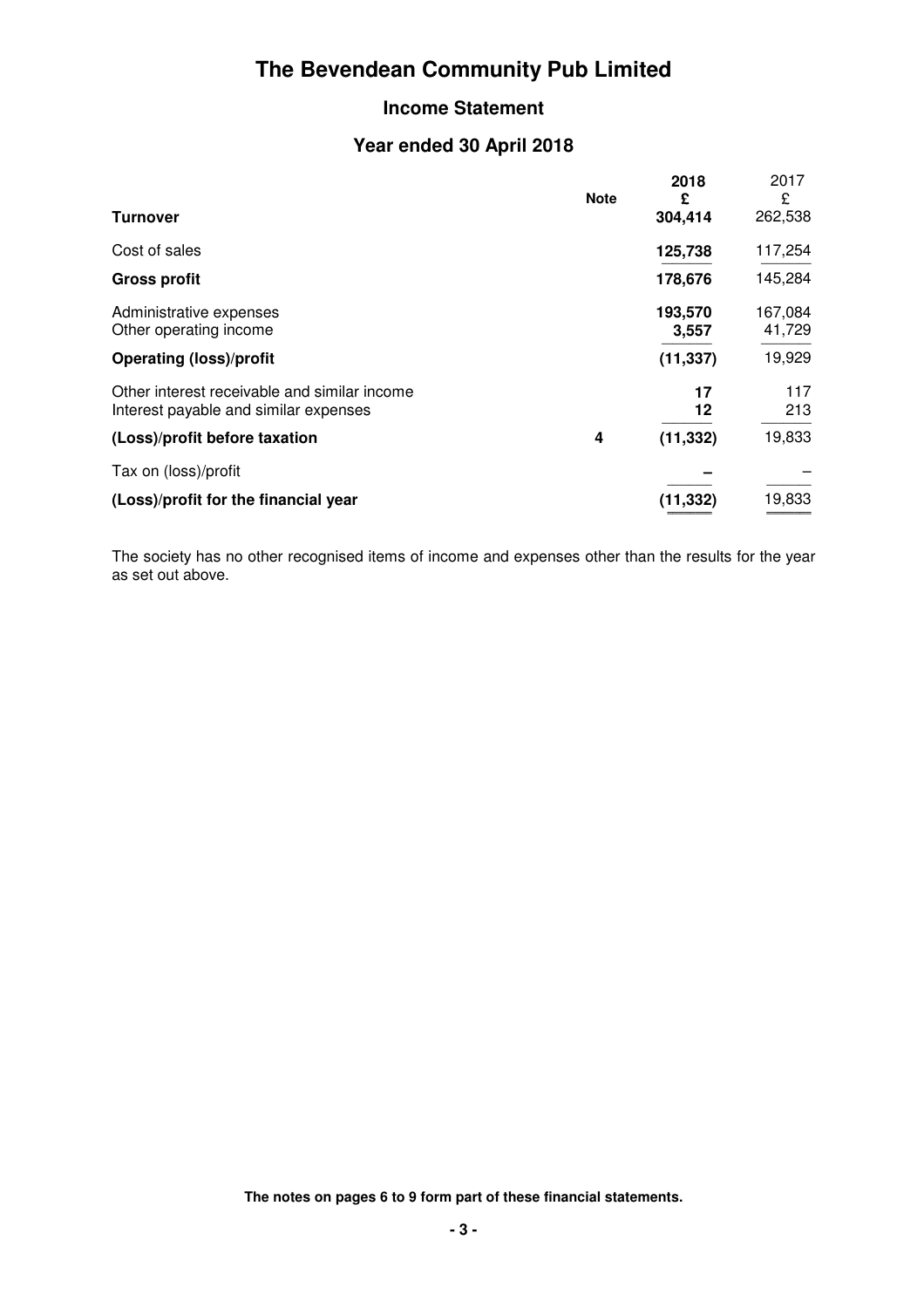## **Statement of Financial Position**

### **30 April 2018**

|                                                                                      |             | 2018                                | 2017               |                                     |
|--------------------------------------------------------------------------------------|-------------|-------------------------------------|--------------------|-------------------------------------|
|                                                                                      | <b>Note</b> | £                                   | £                  | £                                   |
| <b>Fixed assets</b><br>Tangible assets                                               | 5           |                                     | 162,000            | 184,607                             |
| <b>Current assets</b><br><b>Stocks</b><br><b>Debtors</b><br>Cash at bank and in hand | 6           | 5,170<br>11,158<br>17,184<br>33,512 |                    | 5,820<br>11,500<br>34,986<br>52,306 |
| Creditors: amounts falling due within one year                                       | 7           | 31,389                              |                    | 25,279                              |
| <b>Net current assets</b>                                                            |             |                                     | 2,123              | 27,027                              |
| Total assets less current liabilities                                                |             |                                     | 164,123            | 211,634                             |
| Creditors: amounts falling due after more than<br>one year                           | 8           |                                     | 132,583            | 169,277                             |
| <b>Net assets</b>                                                                    |             |                                     | 31,540             | 42,357                              |
| <b>Capital and reserves</b><br>Called up share capital<br>Profit and loss account    |             |                                     | 56,036<br>(24,496) | 55,521<br>(13, 164)                 |
| <b>Members funds</b>                                                                 |             |                                     | 31,540             | 42,357                              |

The society is satisfied that it is entitled to exemption from the requirement to obtain an audit under section 84 of the Co-operative and Community Benefit Societies Act 2014.

The members have not required the society to obtain an audit of its financial statements for the year in question in accordance with the Act.

The members acknowledge their responsibilities for:

- ensuring that the society keeps proper accounting records which comply with section 75 of the Co-operative and Community Benefit Societies Act 2014 (the Act);
- establishing and maintaining a satisfactory system of its books of accounts, its cash holdings and all its receipts and remittances in order to comply with section 75 of the Act; and
- preparing financial statements which give a true and fair view of the state of affairs of the society as at the end of the financial year and of its income and expenditure for the year in accordance with the requirements of section 80, and which otherwise comply with the requirements of the Act relating to financial statements, so far as applicable to the society.

These financial statements have been prepared in accordance with Section 1A of FRS 102, 'The Financial Reporting Standard applicable in the UK and Republic of Ireland'.

> The statement of financial position continues on the following page. **The notes on pages 6 to 9 form part of these financial statements.**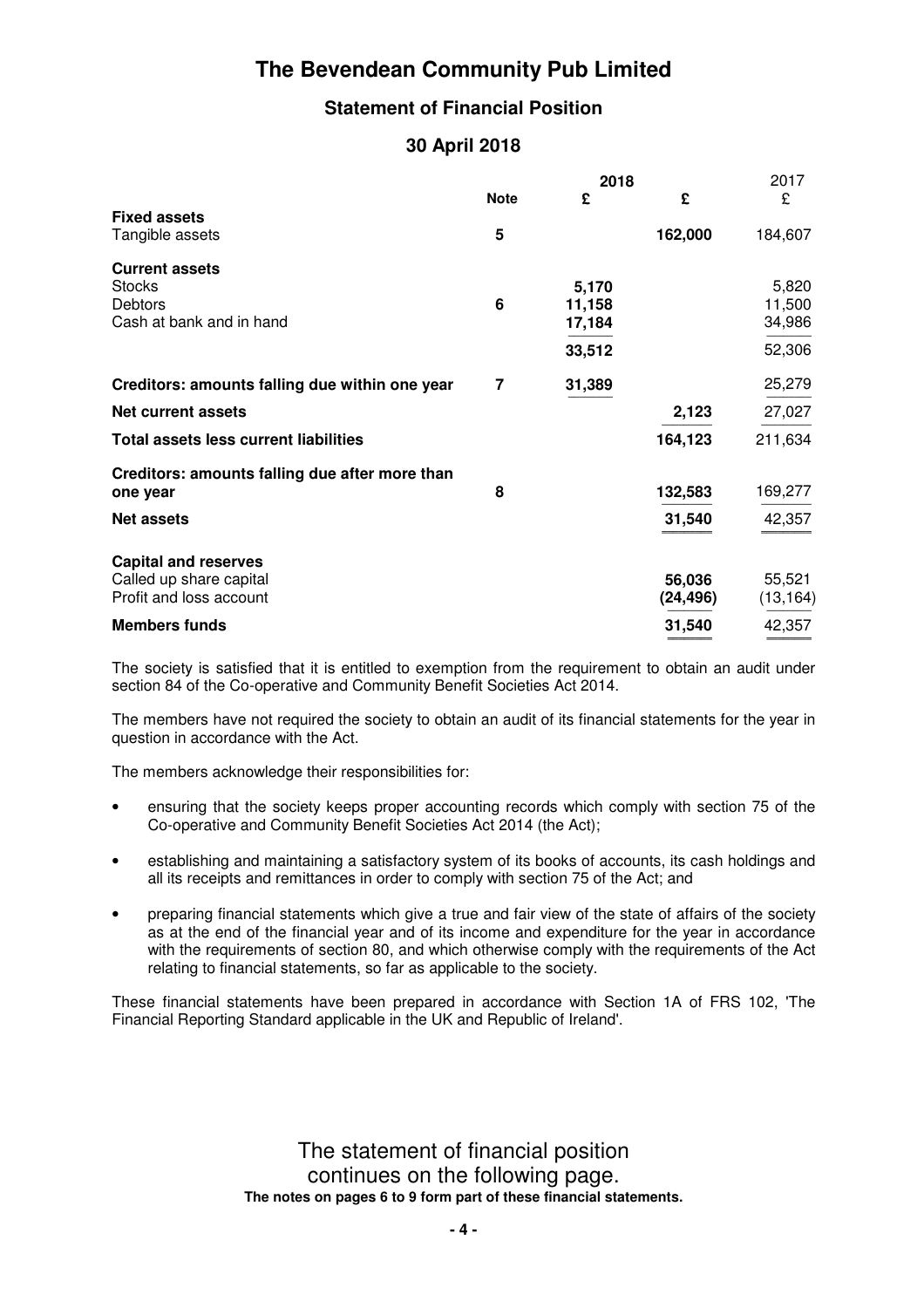### **Statement of Financial Position (continued)**

## **30 April 2018**

These financial statements were approved by the management committee and authorised for issue on ........................, and are signed on their behalf by:

Mr W Carter Manuel Chair Number 2012 19:30 Mr R Thust<br>Chair Treasurer

Treasurer

Mrs C Llewellyn **Secretary** 

Registration number: 31605R

**The notes on pages 6 to 9 form part of these financial statements.**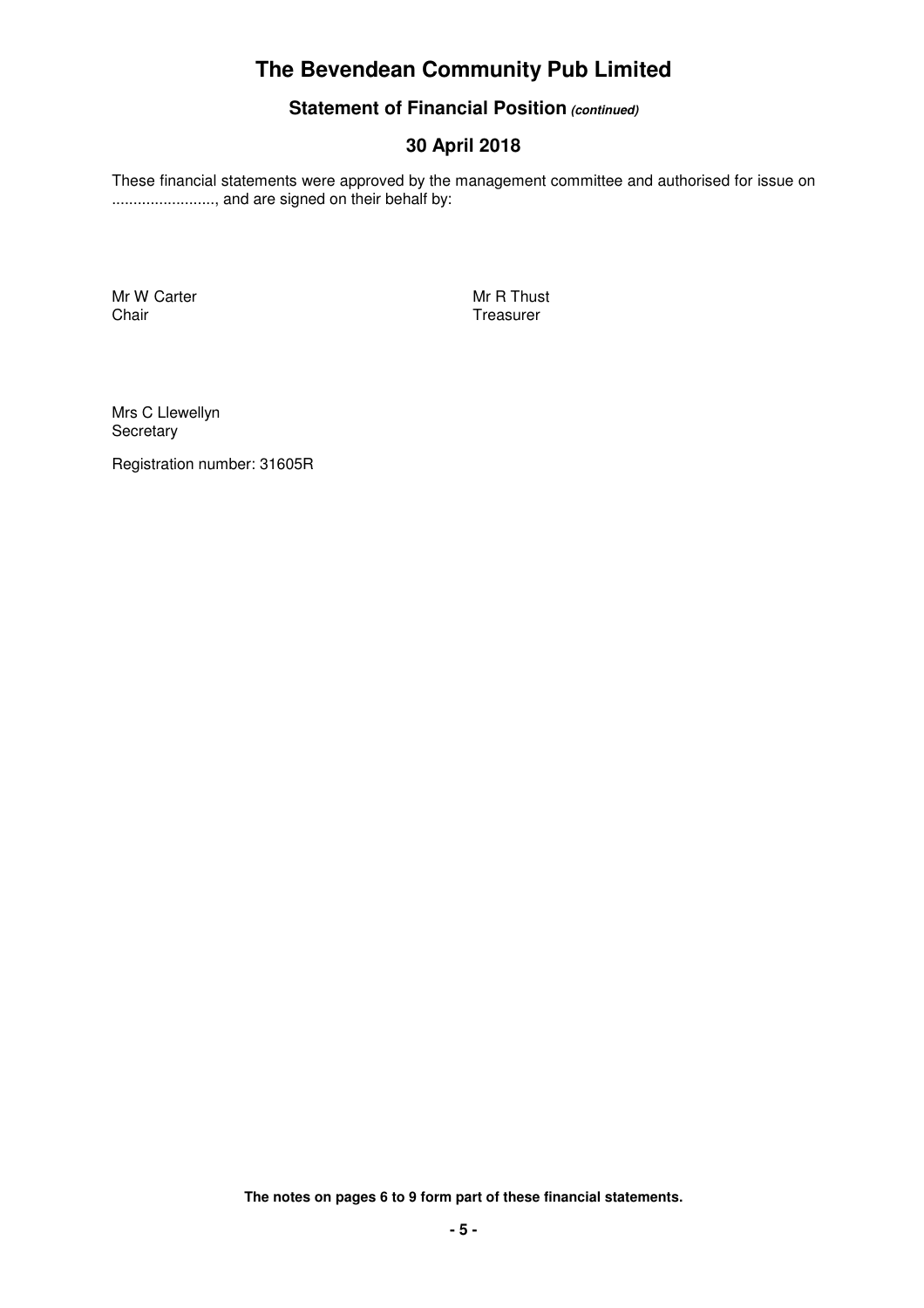### **Notes to the Financial Statements**

### **Year ended 30 April 2018**

#### **1. General information**

The society is registered under the Co-operative and Community Benefit Societies Act 2014. The address of the registered office is 103 Bevendean Crescent, Brighton, East Sussex, BN2 4RE.

#### **2. Accounting policies**

#### **Basis of preparation**

These financial statements have been prepared in compliance with the provisions of FRS 102 Section 1A, 'The Financial Reporting Standard applicable in the UK and the Republic of Ireland'.

#### **Revenue recognition**

Turnover is measured at the fair value of the consideration received or receivable for goods supplied and services rendered, net of discounts and Value Added Tax.

Revenue from the sale of goods is recognised when the significant risks and rewards of ownership have transferred to the buyer (usually on despatch of the goods); the amount of revenue can be measured reliably; it is probable that the associated economic benefits will flow to the entity; and the costs incurred or to be incurred in respect of the transactions can be measured reliably.

#### **Tangible assets**

Tangible assets are initially recorded at cost, and subsequently stated at cost less any accumulated depreciation and impairment losses. Any tangible assets carried at revalued amounts are recorded at the fair value at the date of revaluation less any subsequent accumulated depreciation and subsequent accumulated impairment losses.

An increase in the carrying amount of an asset as a result of a revaluation, is recognised in other comprehensive income and accumulated in equity, except to the extent it reverses a revaluation decrease of the same asset previously recognised in profit or loss. A decrease in the carrying amount of an asset as a result of revaluation, is recognised in other comprehensive income to the extent of any previously recognised revaluation increase accumulated in equity in respect of that asset. Where a revaluation decrease exceeds the accumulated revaluation gains accumulated in equity in respect of that asset, the excess shall be recognised in profit or loss.

#### **Depreciation**

Depreciation is calculated so as to write off the cost or valuation of an asset, less its residual value, over the useful economic life of that asset as follows:

| Leashold property     | $-$                      | 5% straight line  |
|-----------------------|--------------------------|-------------------|
| Fixtures and fittings | $\overline{\phantom{a}}$ | 20% straight line |
| Motor vehicles        |                          | 20% straight line |
| Equipment             | $\sim$                   | 20% straight line |

#### **Impairment of fixed assets**

A review for indicators of impairment is carried out at each reporting date, with the recoverable amount being estimated where such indicators exist. Where the carrying value exceeds the recoverable amount, the asset is impaired accordingly. Prior impairments are also reviewed for possible reversal at each reporting date.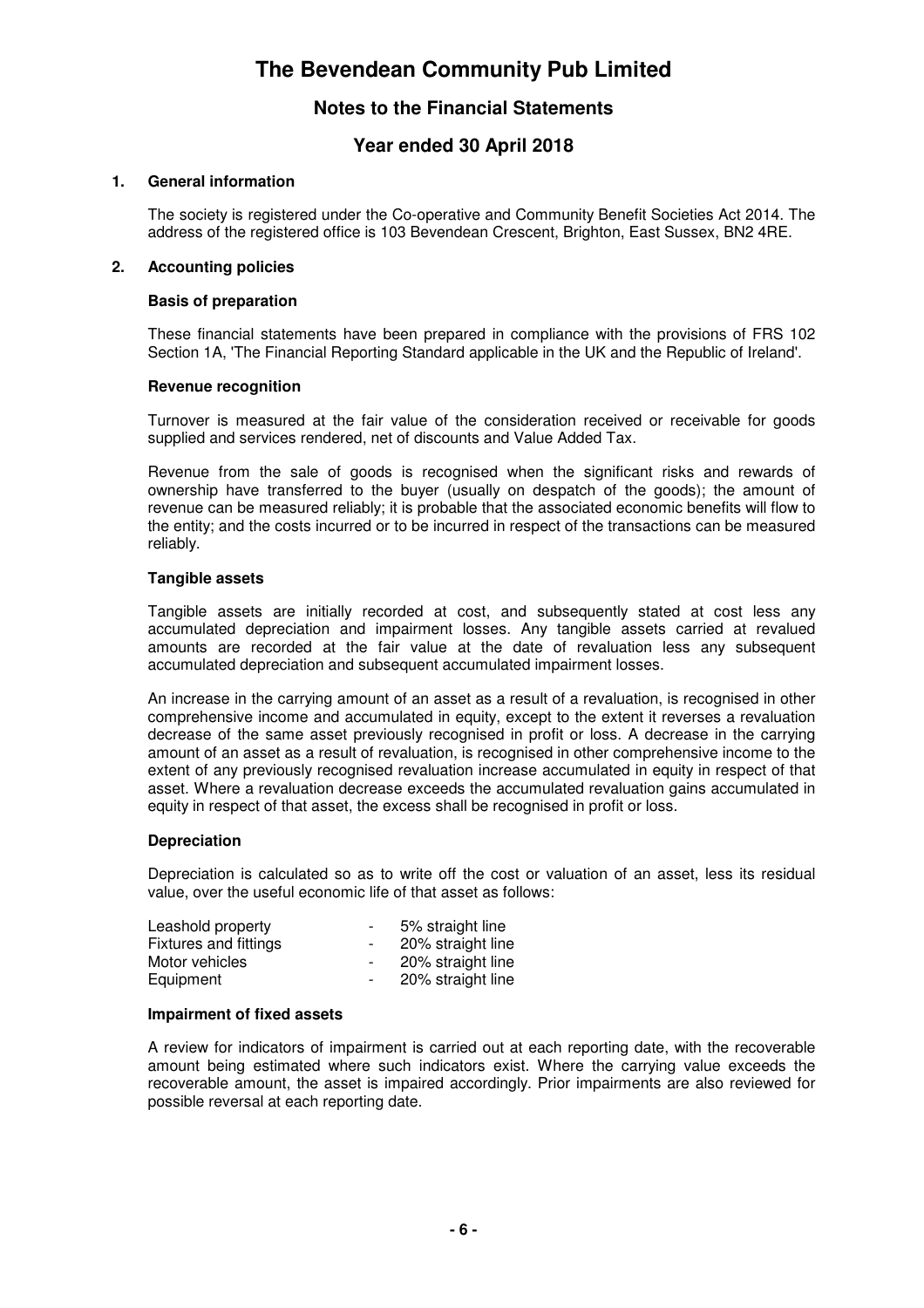### **Notes to the Financial Statements (continued)**

### **Year ended 30 April 2018**

#### **2. Accounting policies (continued)**

#### **Impairment of fixed assets (continued)**

For the purposes of impairment testing, when it is not possible to estimate the recoverable amount of an individual asset, an estimate is made of the recoverable amount of the cashgenerating unit to which the asset belongs. The cash-generating unit is the smallest identifiable group of assets that includes the asset and generates cash inflows that largely independent of the cash inflows from other assets or groups of assets.

For impairment testing of goodwill, the goodwill acquired in a business combination is, from the acquisition date, allocated to each of the cash-generating units that are expected to benefit from the synergies of the combination, irrespective of whether other assets or liabilities of the society are assigned to those units.

#### **Stocks**

Stocks are measured at the lower of cost and estimated selling price less costs to complete and sell. Cost includes all costs of purchase, costs of conversion and other costs incurred in bringing the stock to its present location and condition.

#### **Financial instruments**

Financial liabilities and equity instruments are classified according to the substance of the contractual arrangements entered into. An equity instrument is any contract that evidences a residual interest in the assets of the entity after deducting all of its financial liabilities.

Where the contractual obligations of financial instruments (including share capital) are equivalent to a similar debt instrument, those financial instruments are classed as financial liabilities. Financial liabilities are presented as such in the . Finance costs and gains or losses relating to financial liabilities are included in the . Finance costs are calculated so as to produce a constant rate of return on the outstanding liability.

Where the contractual terms of share capital do not have any terms meeting the definition of a financial liability then this is classed as an equity instrument. Dividends and distributions relating to equity instruments are debited direct to equity.

#### **3. Employee numbers**

The average number of persons employed by the society during the year amounted to 6 (2017: 5).

#### **4. Profit before taxation**

(Loss)/profit before taxation is stated after charging:

|                                 | 2018  | 2017  |
|---------------------------------|-------|-------|
|                                 |       |       |
| Depreciation of tangible assets | 4.613 | 5,227 |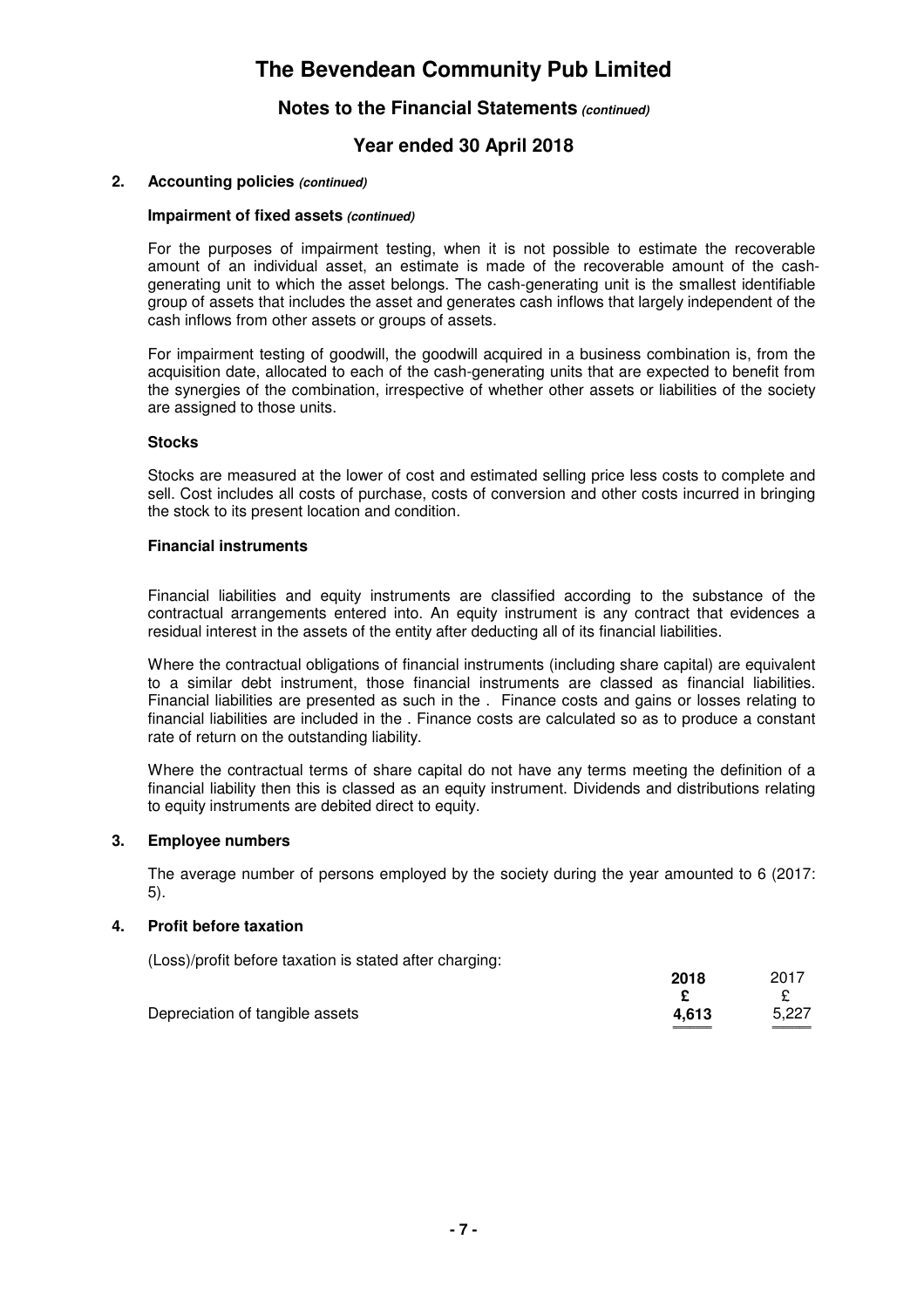## **Notes to the Financial Statements (continued)**

## **Year ended 30 April 2018**

### **5. Tangible assets**

|    |                                                                          | Land and<br>buildings<br>£ | <b>Fixtures and</b><br>fittings<br>£      | Motor<br>vehicles<br>£  | Equipment<br>£                                    | <b>Total</b><br>£                             |
|----|--------------------------------------------------------------------------|----------------------------|-------------------------------------------|-------------------------|---------------------------------------------------|-----------------------------------------------|
|    | Cost<br>At 1 May 2017<br><b>Additions</b><br>Disposals                   | 171,090                    | 23,583<br>855<br>$\overline{\phantom{0}}$ | 26,712<br>(1,712)       | 6,400                                             | 227,785<br>855<br>(1, 712)                    |
|    | At 30 April 2018                                                         | 171,090                    | 24,438                                    | 25,000                  | 6,400                                             | 226,928                                       |
|    | <b>Depreciation</b><br>At 1 May 2017<br>Charge for the year<br>Disposals | 28,843<br>11,865           | 8,167<br>4,788                            | 4,926<br>4,169<br>(428) | 1,242<br>1,356                                    | 43,178<br>22,178<br>(428)                     |
|    | At 30 April 2018                                                         | 40,708                     | 12,955                                    | 8,667                   | 2,598                                             | 64,928                                        |
|    | <b>Carrying amount</b><br>At 30 April 2018<br>At 30 April 2017           | 130,382<br>142,247         | 11,483<br>15,416                          | 16,333<br>21,786        | 3,802<br>5,158                                    | 162,000<br>184,607                            |
| 6. | <b>Debtors</b>                                                           |                            |                                           |                         |                                                   |                                               |
|    | Trade debtors<br>Other debtors                                           |                            |                                           |                         | 2018<br>£<br>7,003<br>4,155<br>11,158             | 2017<br>£<br>1,561<br>9,939<br>11,500         |
| 7. | Creditors: amounts falling due within one year                           |                            |                                           |                         |                                                   |                                               |
|    | Trade creditors<br>Social security and other taxes<br>Other creditors    |                            |                                           |                         | 2018<br>£<br>10,452<br>10,424<br>10,513<br>31,389 | 2017<br>£<br>15,671<br>9,381<br>227<br>25,279 |
| 8. | Creditors: amounts falling due after more than one year                  |                            |                                           |                         |                                                   |                                               |
|    | Bank loans and overdrafts<br>Other creditors                             |                            |                                           |                         | 2018<br>£<br>7,778<br>124,805                     | 2017<br>£<br>21,111<br>148,166                |
|    |                                                                          |                            |                                           |                         | 132,583                                           | 169,277                                       |

During the year ended 30 April 2014, £130,000 was received from SIB as a grant towards building works. The income has been deferred and will be released to the profit and loss account to match depreciation charged on the leasehold property.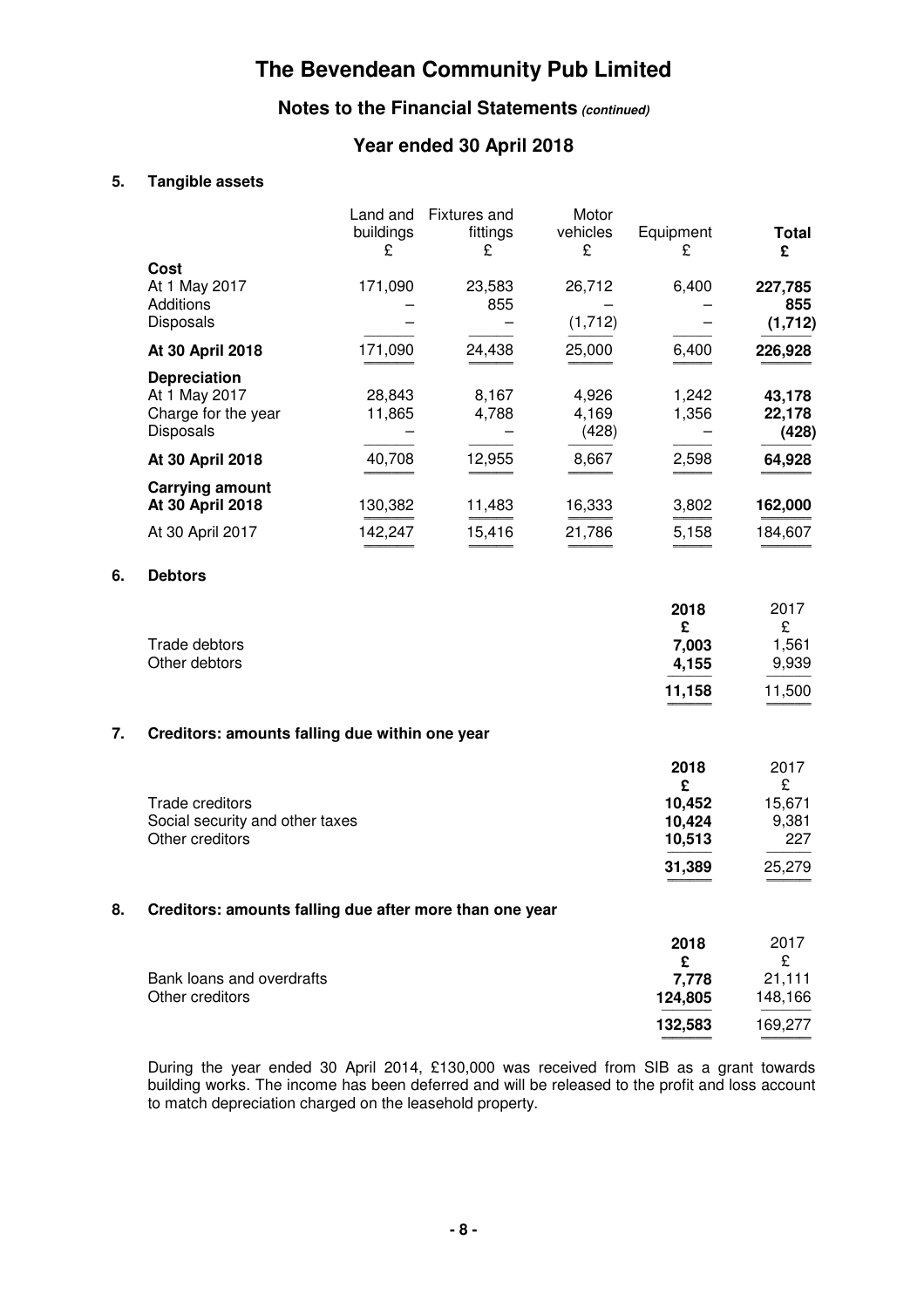**Notes to the Financial Statements (continued)**

### **Year ended 30 April 2018**

#### **9. Related party transactions**

The management committee purchase items from the pub. All transactions are at open market value.

No other transactions with related parties were undertaken such as required to be disclosed under FRS 102.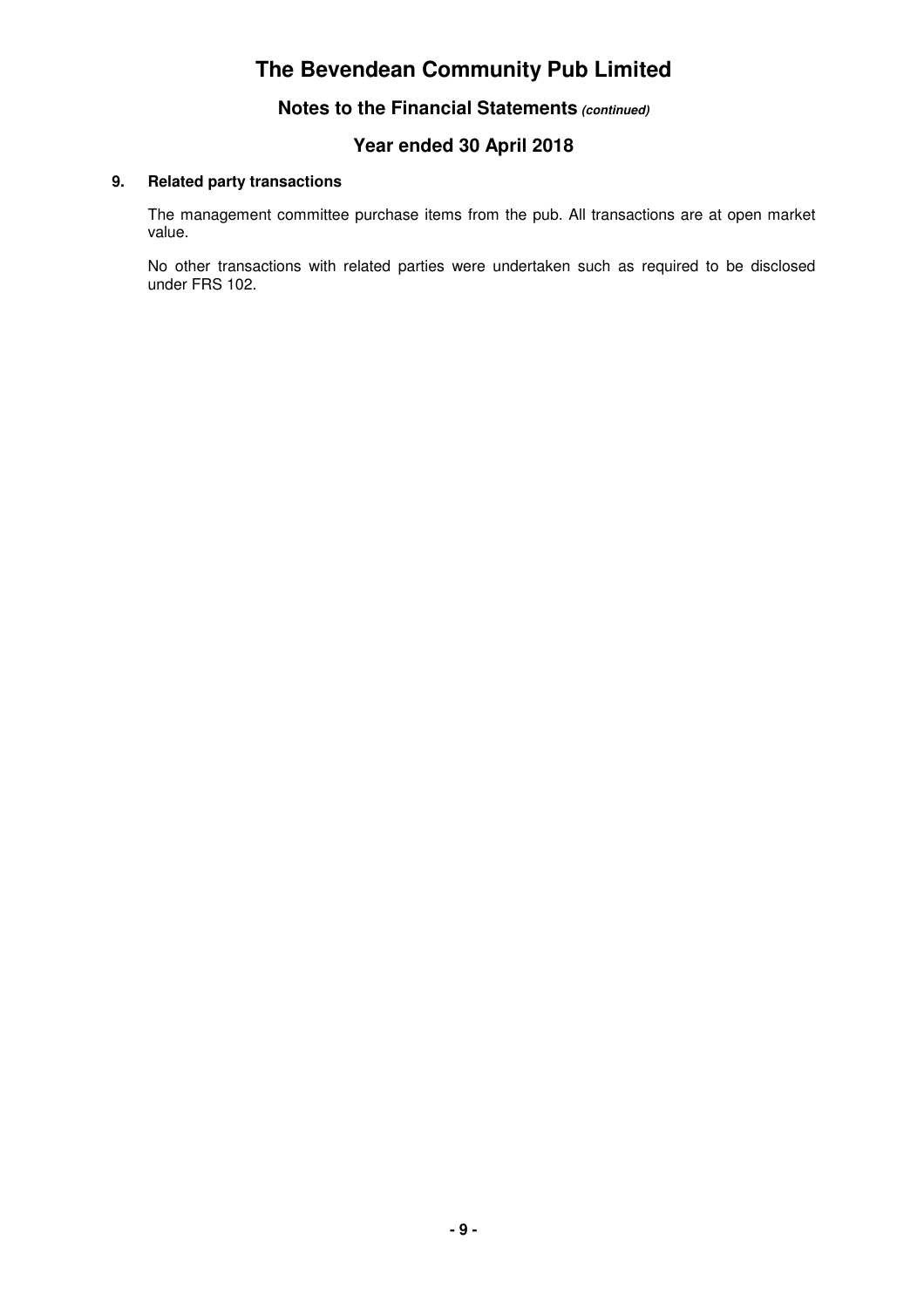**Management Information**

**Year ended 30 April 2018**

**The following pages do not form part of the financial statements.**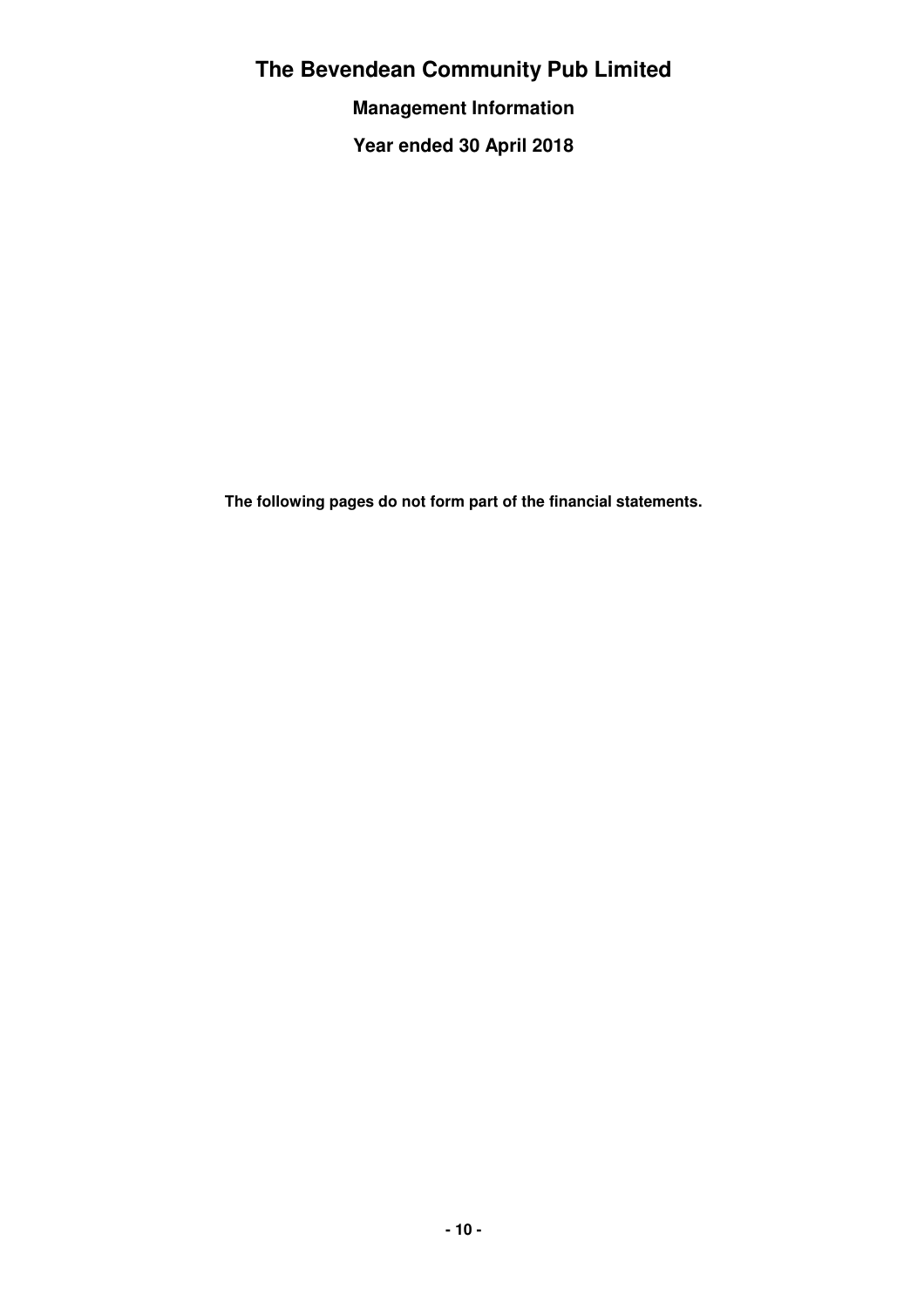## **Detailed Income Statement**

## **Year ended 30 April 2018**

|                                              | 2018<br>£ | 2017<br>£ |
|----------------------------------------------|-----------|-----------|
| <b>Turnover</b><br><b>Sales</b>              | 292,865   | 257,171   |
| Room hire                                    | 11,549    | 5,367     |
|                                              | 304,414   | 262,538   |
| Cost of sales                                |           |           |
| Opening stock                                | 5,820     | 1,840     |
| Purchases                                    | 125,088   | 121,234   |
|                                              | 130,908   | 123,074   |
| Closing stock                                | 5,170     | 5,820     |
|                                              | 125,738   | 117,254   |
| <b>Gross profit</b>                          | 178,676   | 145,284   |
| <b>Overheads</b><br>Administrative expenses  | 193,570   | 167,084   |
| Loss on society trading                      | (14, 894) | (21, 800) |
| Capital grants received/released             | 17,566    | 16,992    |
| Donations                                    | 3,559     | 415       |
| Revenue grants received/released             | 12,662    | 67,877    |
| Grants funded expenditure                    | (30, 230) | (43, 555) |
|                                              | 3,557     | 41,729    |
| <b>Operating (loss)/profit</b>               | (11, 337) | 19,929    |
| Other interest receivable and similar income | 17        | 117       |
| Interest payable and similar expenses        | (12)      | (213)     |
| (Loss)/profit before taxation                | (11, 332) | 19,833    |